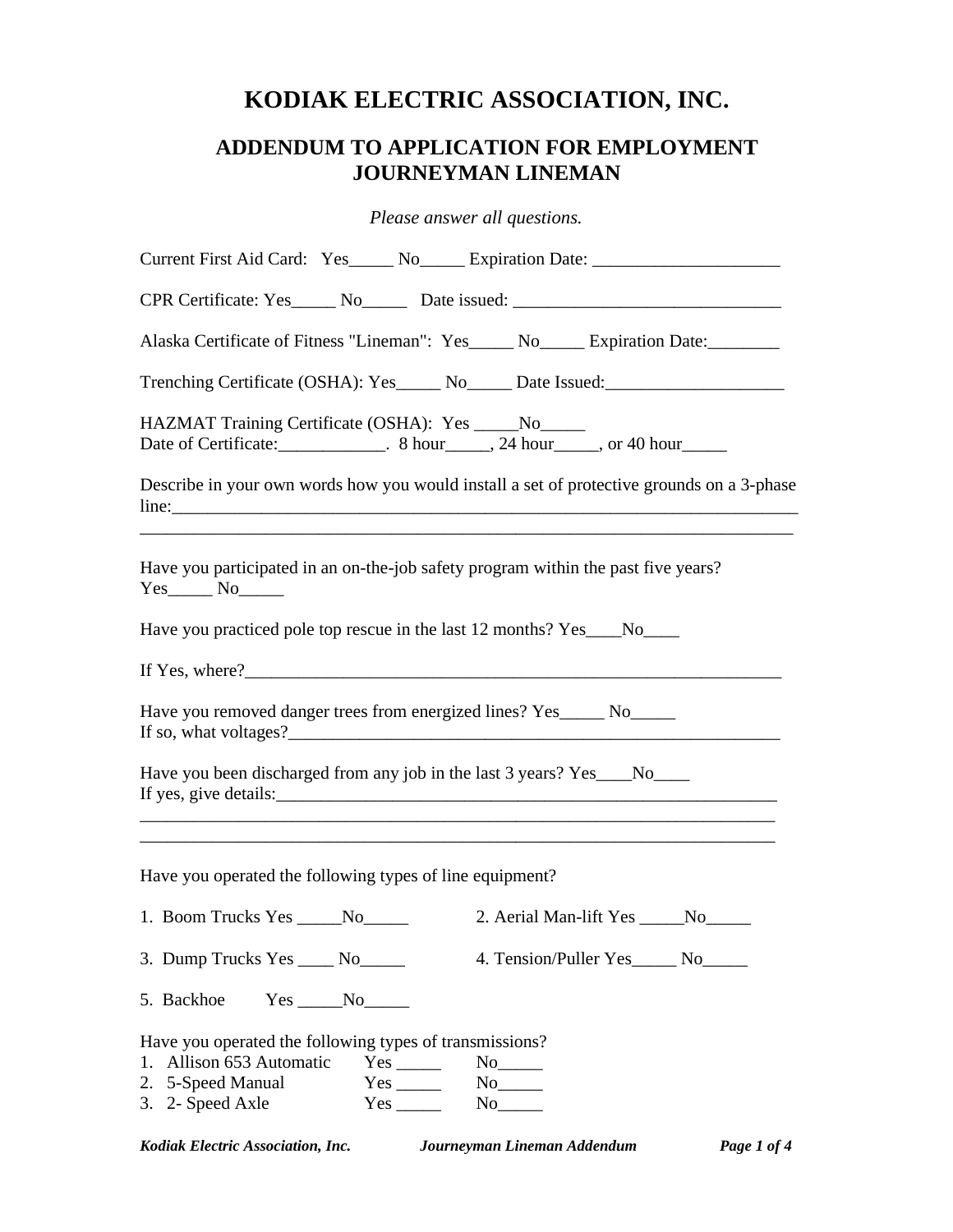### **Addendum A**

Have you worked REA specifications and standards? Yes \_\_\_\_No\_\_\_\_\_

Have you completed a formal apprentice program? Yes \_\_\_\_\_No\_\_\_\_\_\_\_\_\_\_\_\_\_\_\_\_\_\_\_\_\_

Did this program include related classroom and/or correspondence study in electrical and mechanical theory? Yes \_\_\_\_\_No\_\_\_\_\_

\_\_\_\_\_\_\_\_\_\_\_\_\_\_\_\_\_\_\_\_\_\_\_\_\_\_\_\_\_\_\_\_\_\_\_\_\_\_\_\_\_\_\_\_\_\_\_\_\_\_\_\_\_\_\_\_\_\_\_\_\_\_\_\_\_\_\_\_\_\_\_\_ \_\_\_\_\_\_\_\_\_\_\_\_\_\_\_\_\_\_\_\_\_\_\_\_\_\_\_\_\_\_\_\_\_\_\_\_\_\_\_\_\_\_\_\_\_\_\_\_\_\_\_\_\_\_\_\_\_\_\_\_\_\_\_\_\_\_\_\_\_\_\_\_

List the main courses you have completed in a formal apprentice program:

What training (other than apprentice) have you completed which would help you perform the duties of a lineman? List type of training, specialized courses, etc. Give dates, duration of training, and type of school:

\_\_\_\_\_\_\_\_\_\_\_\_\_\_\_\_\_\_\_\_\_\_\_\_\_\_\_\_\_\_\_\_\_\_\_\_\_\_\_\_\_\_\_\_\_\_\_\_\_\_\_\_\_\_\_\_\_\_\_\_\_\_\_\_\_\_\_\_\_\_\_\_

|       |                              |  | Have you ever been a foreman? _____Yes _____No (List dates of most recent two jobs.)   |
|-------|------------------------------|--|----------------------------------------------------------------------------------------|
|       |                              |  | From To Supervisor                                                                     |
| Phone |                              |  |                                                                                        |
|       |                              |  |                                                                                        |
|       |                              |  | From To Supervisor                                                                     |
| Phone |                              |  |                                                                                        |
|       |                              |  |                                                                                        |
|       | and maps? Yes ______No______ |  | Have you had a significant work experience in reading electrical schematics, diagrams, |
|       |                              |  | What type of hot-line ties do you have experience with? Please list below.             |
|       |                              |  |                                                                                        |
|       |                              |  |                                                                                        |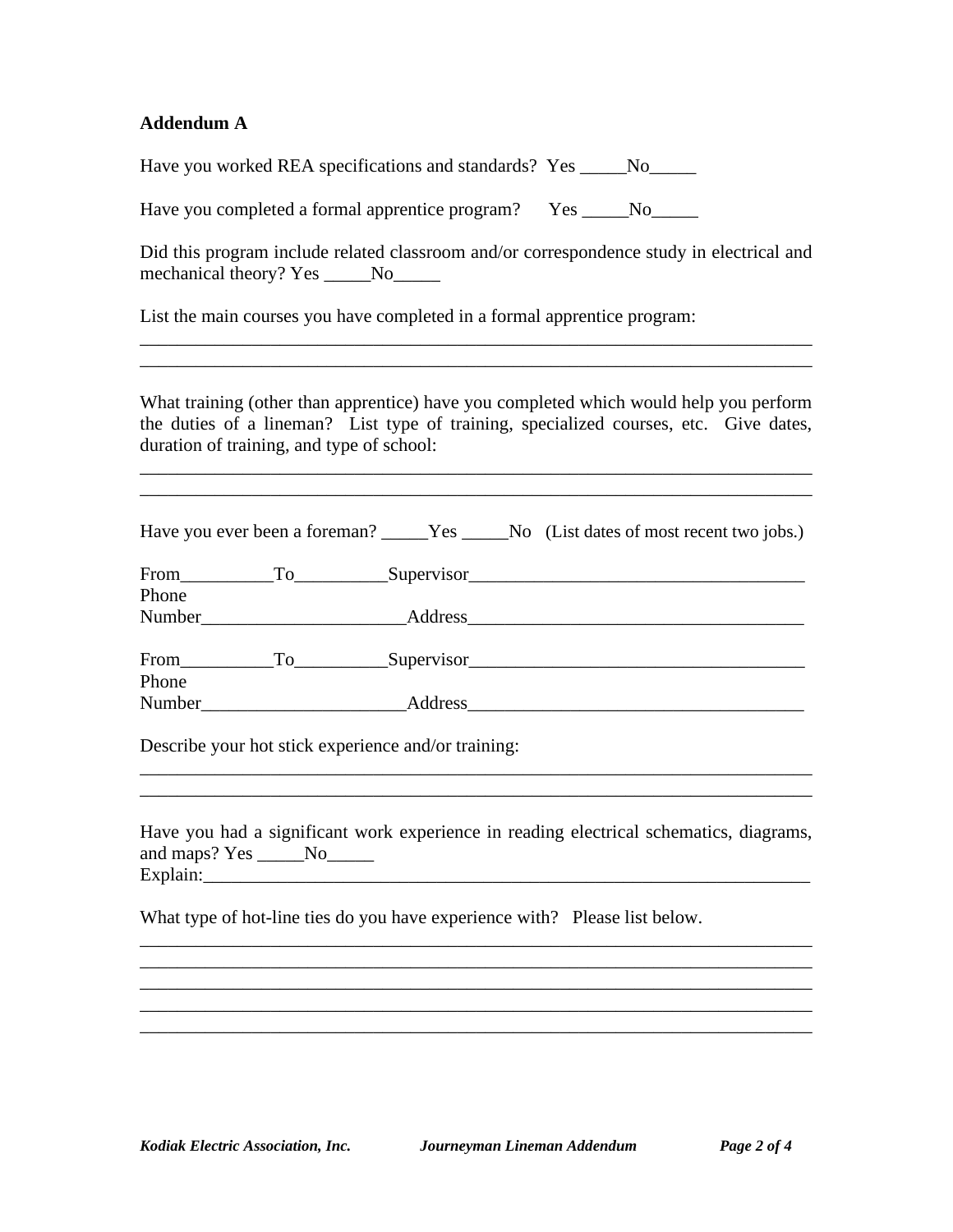### **Addendum B**

Have you ever made a foot patrol of a line to "trouble shoot" or locate line faults? Yes \_\_\_\_\_No\_\_\_\_\_\_ If yes, how often? Frequently \_\_\_\_\_\_Infrequently \_\_\_\_\_\_\_

List the variety of working conditions-seasonal, weather, nighttime, terrain, isolation, etc. you have regularly encountered in your work:

\_\_\_\_\_\_\_\_\_\_\_\_\_\_\_\_\_\_\_\_\_\_\_\_\_\_\_\_\_\_\_\_\_\_\_\_\_\_\_\_\_\_\_\_\_\_\_\_\_\_\_\_\_\_\_\_\_\_\_\_\_\_\_\_\_\_\_\_\_\_\_\_

| What type of equipment have you operated in rock conditions? Please List:                                                                                                                                                                                                                                 |
|-----------------------------------------------------------------------------------------------------------------------------------------------------------------------------------------------------------------------------------------------------------------------------------------------------------|
|                                                                                                                                                                                                                                                                                                           |
|                                                                                                                                                                                                                                                                                                           |
| $\frac{1}{2}$ . $\frac{1}{2}$ . $\frac{1}{2}$ . $\frac{1}{2}$ . $\frac{1}{2}$ . $\frac{1}{2}$ . $\frac{1}{2}$ . $\frac{1}{2}$ . $\frac{1}{2}$ . $\frac{1}{2}$ . $\frac{1}{2}$ . $\frac{1}{2}$ . $\frac{1}{2}$ . $\frac{1}{2}$ . $\frac{1}{2}$ . $\frac{1}{2}$ . $\frac{1}{2}$ . $\frac{1}{2}$ . $\frac{1$ |
| Have you ever worked on a two man service crew? Yes______ No______                                                                                                                                                                                                                                        |
| Have you ever worked on standby at a utility? Yes____No____                                                                                                                                                                                                                                               |
| Have you taken the State of Alaska Certificate of Fitness exam for linemen?                                                                                                                                                                                                                               |
| Have you ever worked in underground vaults? Yes_____ No_____ If yes, please describe<br>in detail the type of work that you have performed.                                                                                                                                                               |
| Have you worked on 138Kv and 69Kv transmission structures? Yes_____ No_____<br>If yes, please list:                                                                                                                                                                                                       |
| List the types of underground primary /secondary cable you have spliced, terminated, and<br>installed elbows:                                                                                                                                                                                             |
|                                                                                                                                                                                                                                                                                                           |
|                                                                                                                                                                                                                                                                                                           |